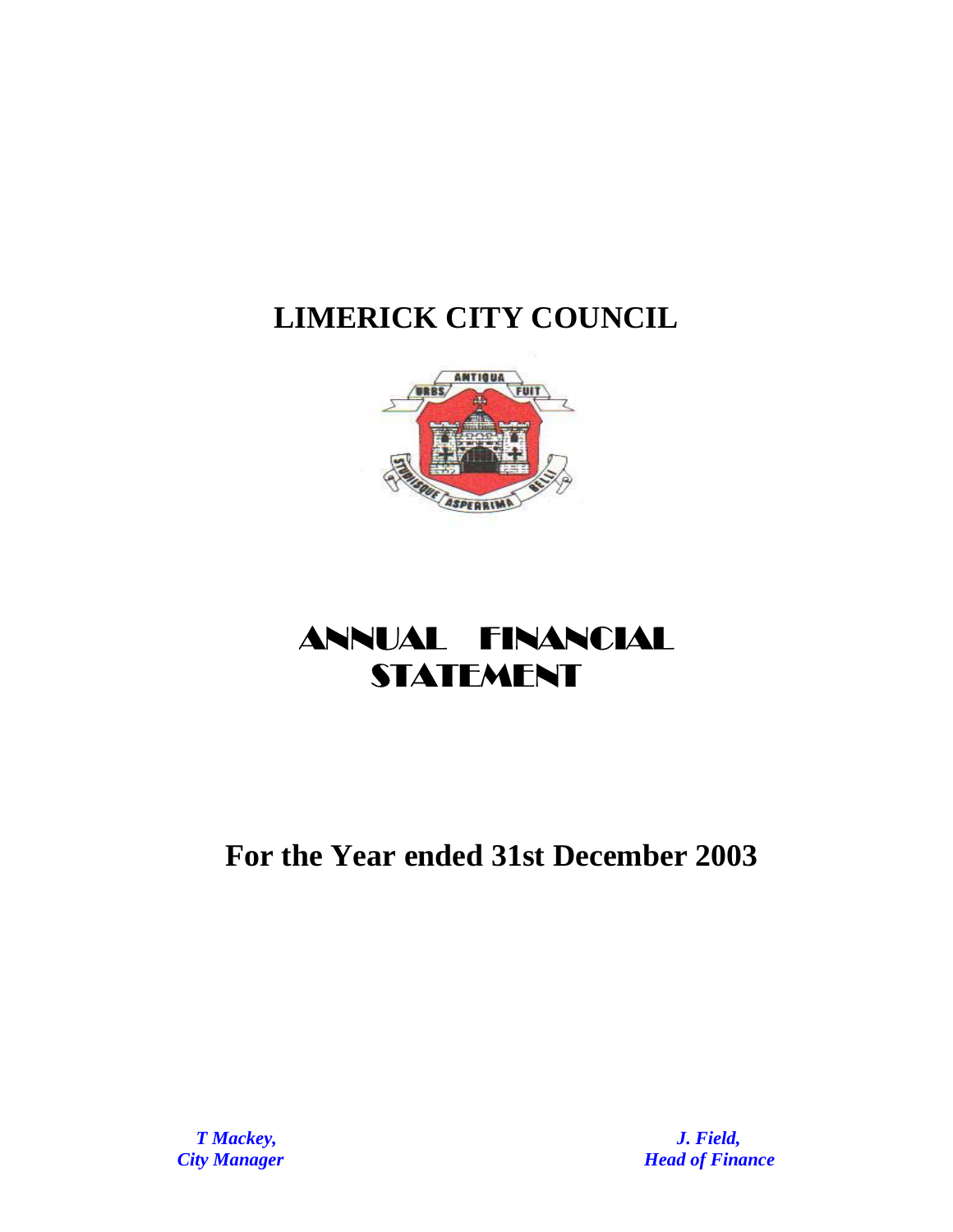# *ANNUAL FINANCIAL STATEMENT 2003 CONTENTS*

## **Page No**

| <b>Financial Review</b>                 |       |
|-----------------------------------------|-------|
| Certificate of Manager Head of Finance  |       |
| <b>Audit Opinion</b>                    |       |
| <b>Statement of Accounting Policies</b> | $6-9$ |

## **Financial Accounts**

- Income and Expenditure Account
- Balance Sheet
- Notes on and forming part of the Accounts

## **Appendices**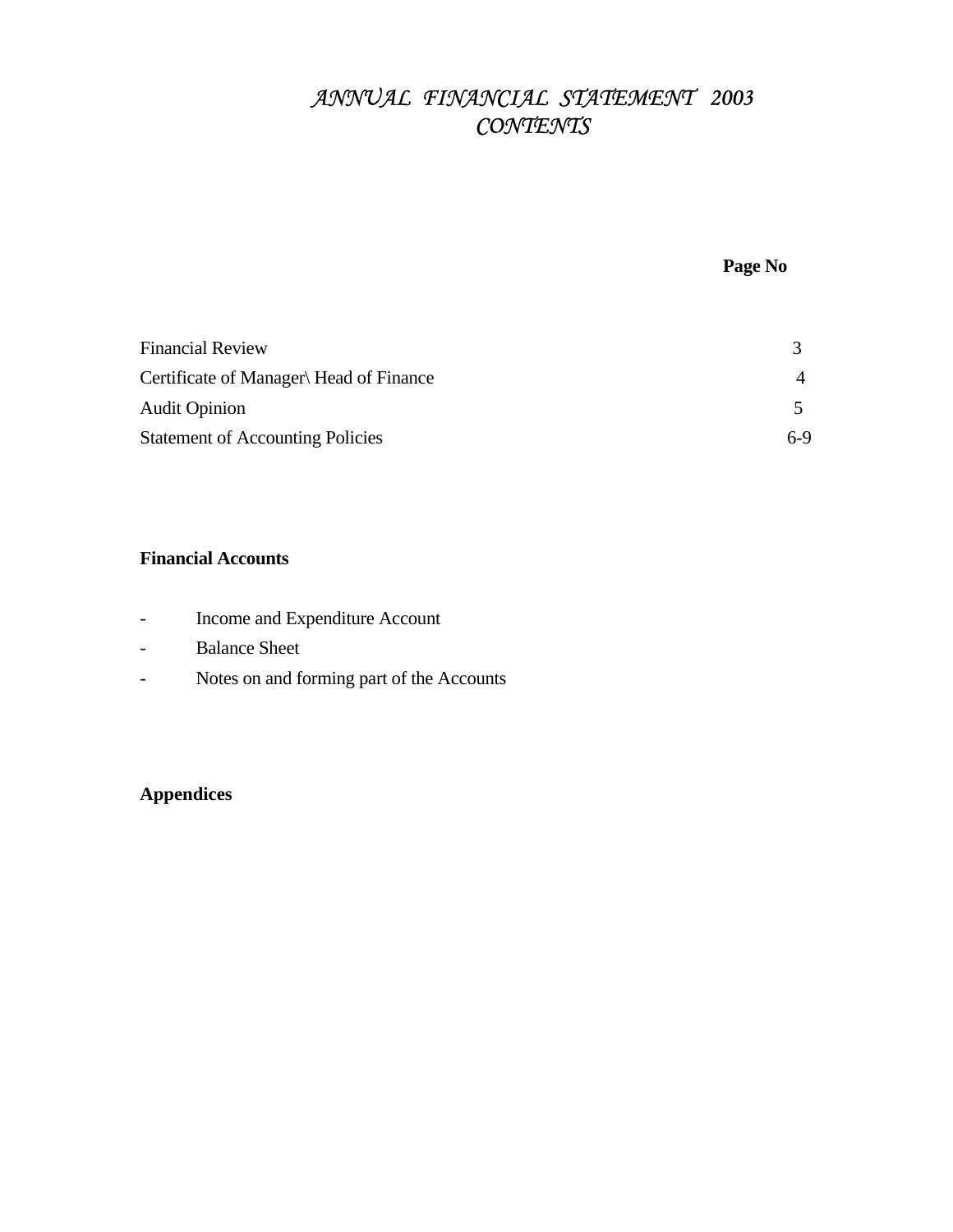## **Financial Review**

The 2003 AFS sets out the first Balance Sheet for Limerick City Council and represents a very significant milestone in the achievement of the objectives set down in 2001.

Under the new arrangements for the preparation of local authority accounts, the capital account balance no longer appears in the balance sheet. The Capital Account Balance contained a substantial number of balances and transactions that related to the following operations:

- Payments and receipts in respect of the construction and purchase of assets.
- Payments and receipts in respect of mortgage related advances and corresponding borrowings for mortgage and non-mortgage related loans.
- Other income in respect of reserves and receipts from development levies

The balances that comprised the capital account have now been de-aggregated and are shown under various assets, liabilities and reserves in the balance sheet.

The Balance Sheet presented shows that Limerick City Council has Fixed Assets of €646,342,234 and Work In Progress of €378,782,025. A full breakdown of these figures is set out in Note 3 and Note 4 respectively of the AFS.

The move to full Accrual Accounting has resulted in significant changes to the presentation of the AFS. The 2003 Income and Expenditure account incorporates a number of once off adjustments and timing differences that arise directly from the change in the basis of accounting.

Thankfully these once off adjustments have had a positive effect for Limerick City Council. The reversal of timing difference adjustments resulted in a reduction of the revenue deficit by  $\epsilon$ 1,200,000. In addition a number of once off adjustments arising from the take on of opening debtors and the move to full accrual accounting on expenditure resulted in a reduction in revenue deficit of  $\in$  1.262,551.

The Income and Expenditure Account for the year ended 31 December 2003 shows a surplus of  $\in$  0.968. The revenue deficit at 31 December 2003 amounts to  $\in$  291,212.

## **T MACKEY CITY MANAGER**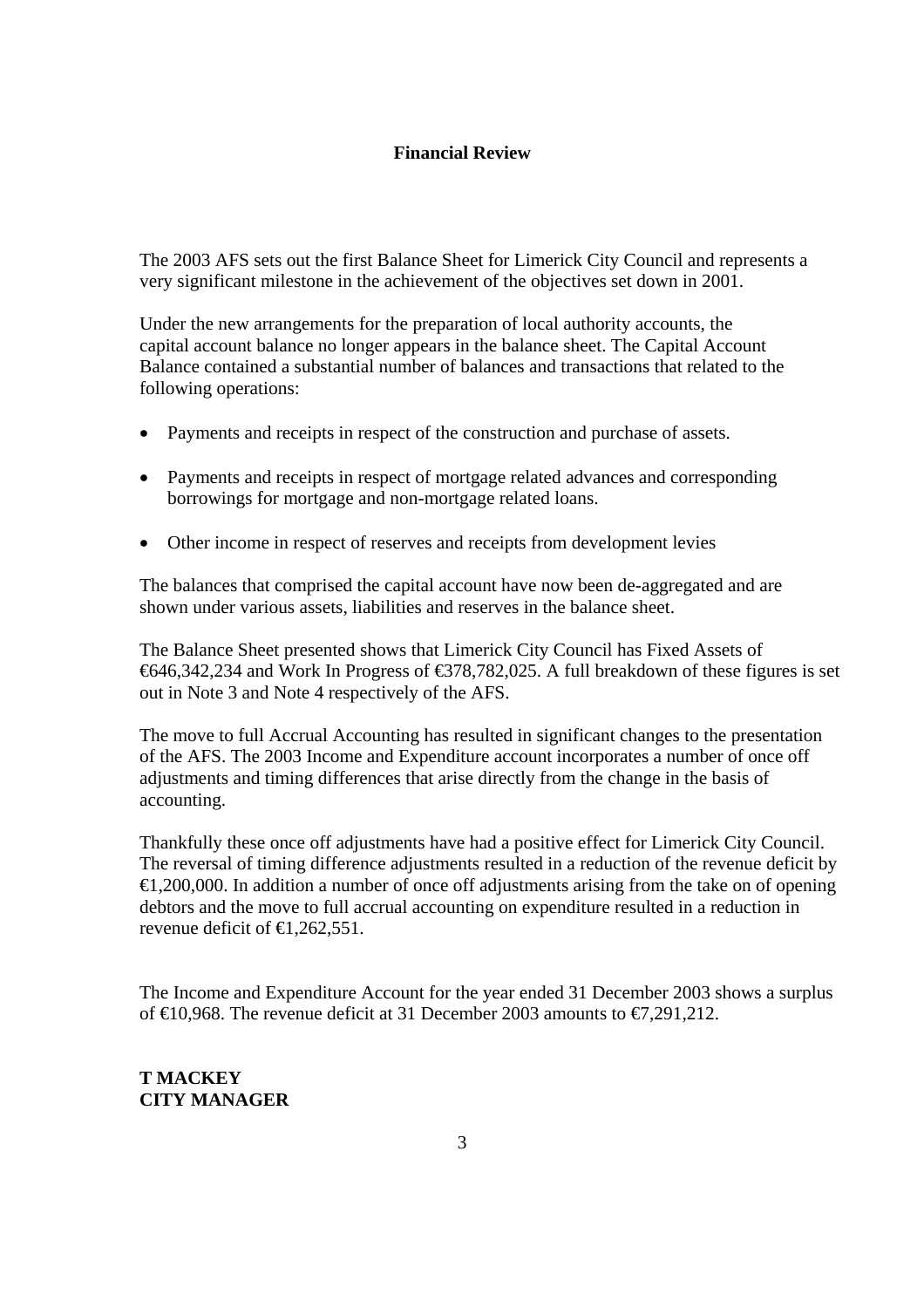### *ANNUAL FINANCIAL STATEMENT 2003*

## *Limerick City Council*

# **Certificate of City Manager and Head of Finance for the year ended 31st December, 2003**

We certify that the Financial Statement of Limerick City Council for the year ended 31st December, 2003 as set out on the attached pages is in agreement with the books of account and have been prepared in accordance with the accounting requirements as directed by the Minister for the Environment and Local Government. We have also taken reasonable steps for the prevention and detection of fraud and other irregularities.

Signed:

**City Manager** 

**Head of Finance** 

Dated:

 **\_\_\_\_\_\_\_\_\_\_\_\_\_\_\_\_\_\_\_\_**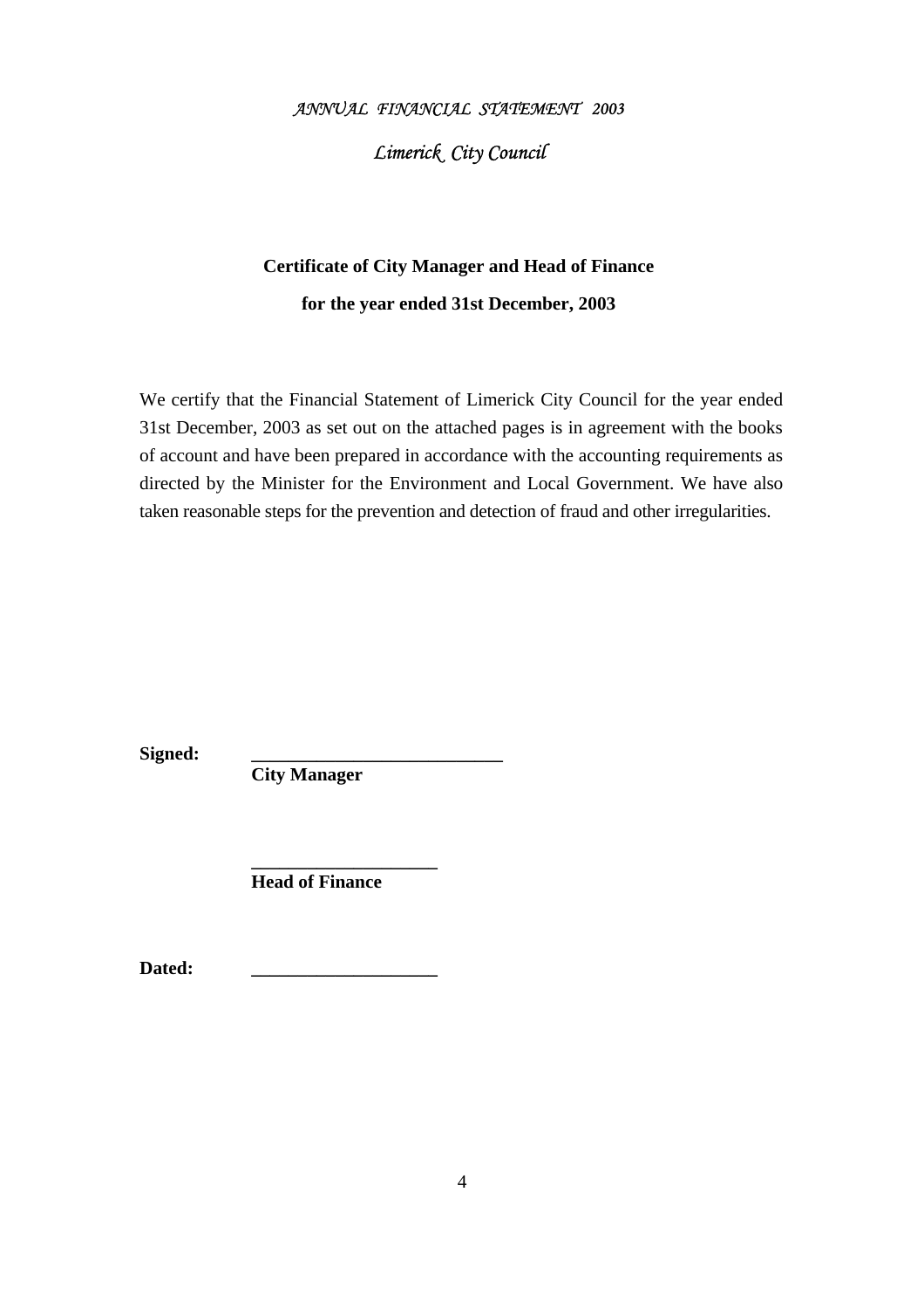## **Audit Opinion**

*The Inspector of Audits has requested that the Local Government Auditor complete this only when the Audit of the Accounts of Limerick City Council for 2003 has been completed.*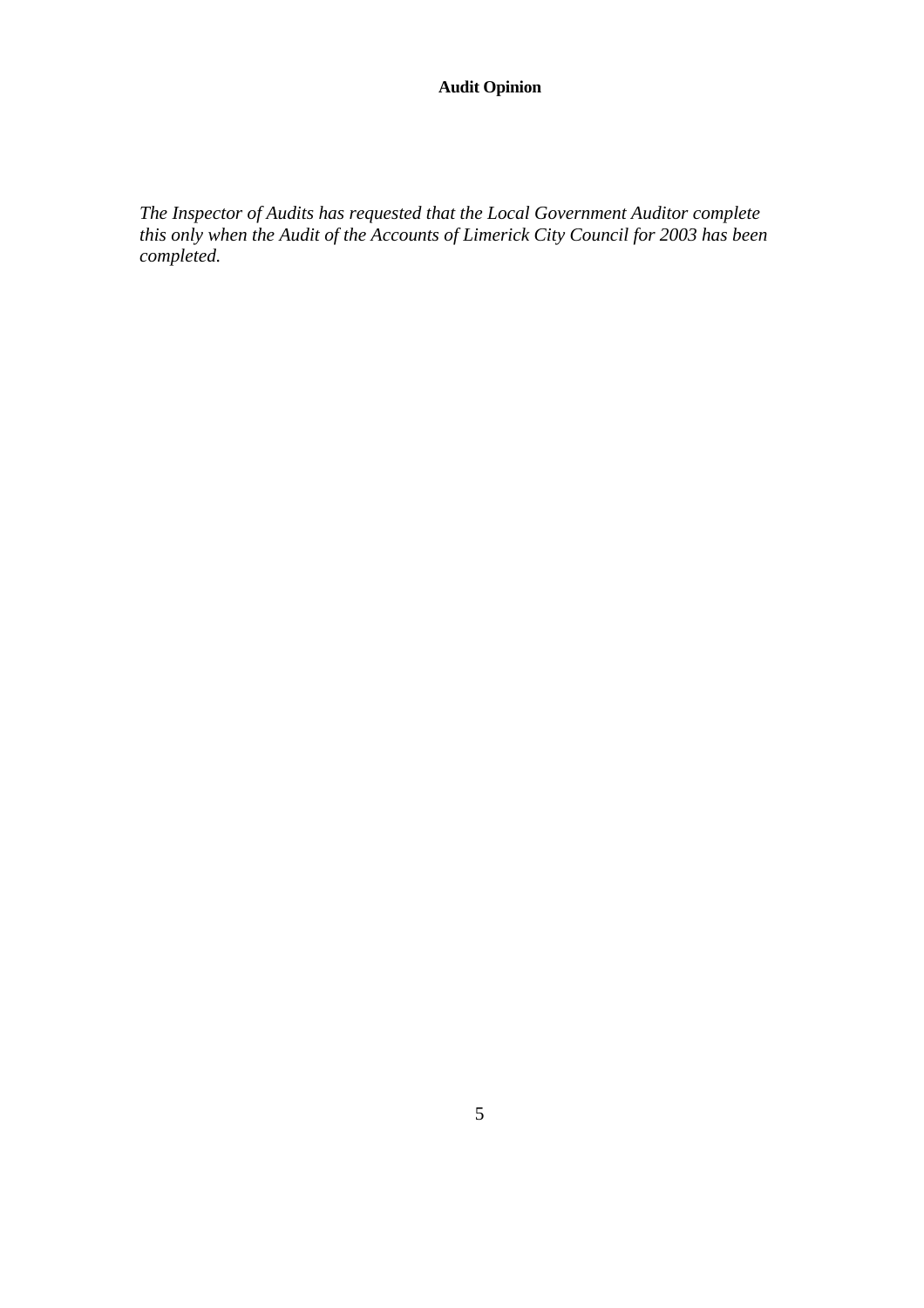## *ANNUAL FINANCIAL STATEMENT STATEMENT OF ACCOUNTING POLICIES*

#### **1. General**

The accounts have been prepared in accordance with the Accounting Code of Practice on local authority accounting, as revised by the Department of Environment Heritage and Local Government at the 31st December 2003. Exceptions to this are stated in the Policies and Notes to the Accounts.

#### **2. Accruals**

The revenue and capital accounts have been prepared on an accrual basis in accordance with the Code of Practice.

#### **3. Interest Charges**

Loans payable can be divided into the following two categories:

- Mortgage related loans
- Non- mortgage related loans

#### **3.1 Mortgage Related Loans**

Mortgage related loans have a corresponding stream of income from long term advances (i.e. monies lent by the local authority to borrowers, for the purchase of houses). Only the interest element is charged or credited to the revenue account.

#### **3.2 Non- Mortgage Related Loans**

Non mortgage loans do not have a corresponding stream of income. The purpose of these loans is generally to acquire assets. The loan repayment cost of principal & interest is funded through the annual budget process. At the end of the financial year the funding element of the principal is transferred and offset against a loan repayment reserve. This transfer is included in the Income & Expenditure Account Statement under the heading 'Transfers to/from reserves'.

#### **4. Pensions**

Payments in respect of pensions and gratuities are charged to the revenue account in the accounting period in which the payments are made. The cost of salaries and wages in the accounts includes deductions in respect of superannuation (including Widows and Orphans) benefits. Such deductions are credited as receipts to the Revenue Account.

#### **5. Overheads**

Within the programme group structure, there are certain costs that can be attributed to more than one programme. These costs are defined as a Central Management Charge (CMC). The net expenditure of the CMC is allocated on the basis of the net expenditure of each programme group, excluding the CMC.

#### **6. Agency and Other Services**

Expenditure on services provided or carried out on behalf of other local authorities is recouped at cost or in accordance with specific agreements.

### **7. Insurance**

Limerick City Council operates an insurance excess of  $\epsilon$  (27,000. In other respects i.e. for claims that are under the level of excess, the City Council is self insured.

#### **8. Provision for Bad & Doubtful Debts**

Provision has been made in the relevant accounts for bad & doubtful debts.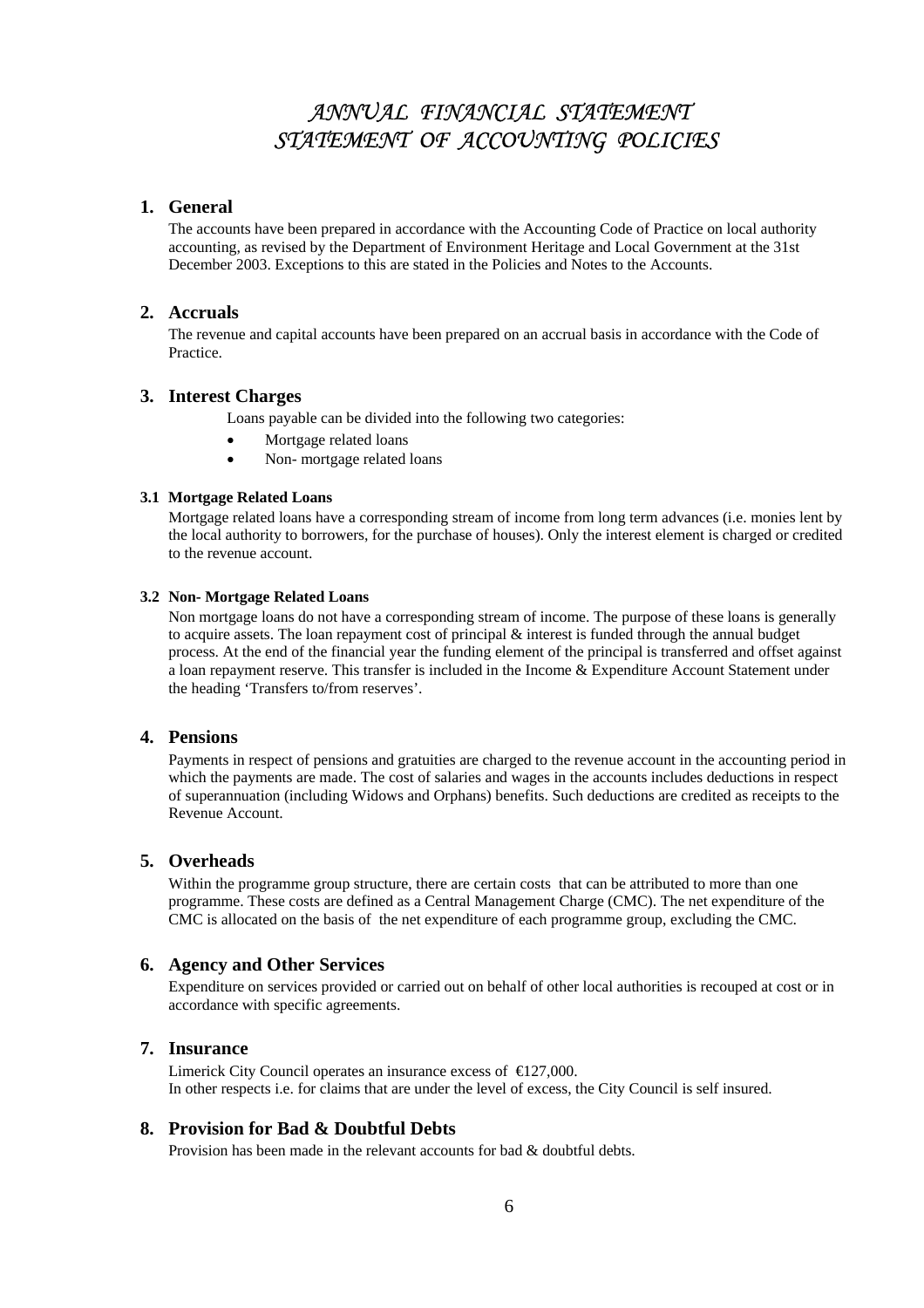### **9. Fixed Assets**

#### **9.1 Commencement of Asset Accounting**

Prior to 2001, asset valuations were not included as part of the AFS. In 2001, a limited form of asset accounting was introduced. It was confined to purchased assets e.g., plant & machinery, etc. As from 1/1/2003, asset accounting was extended to include all of the assets of local authorities. Assets owned by the local authority prior to 1/1/2001 are termed 'Historical Assets'.

### **9.2 Categories of Assets**

Fixed assets are categorised into the following classes: Operational Assets

- Land
- Local Authority Housing
- Buildings
- Plant & Machinery
- Furniture and Equipment
- Heritage
- Road Network ( incl. National & Non-National Roads)
- Water & Sewerage Network

Non Operational Assets

- Investment property

#### **9.3 Recognition**

All expenditure on the acquisition or construction of fixed assets is capitalised on an accrual basis.

#### **9.4 Measurement**

All assets either purchased since 1/1/2001 and assets constructed to completion since 1/1/2003 have been included in balance sheet at historical cost, net of depreciation. In respect of Historical Assets (ref. par 9.1) the following valuation policy has been applied based on the 'Valuation Guideline' issued by the Department of Environment, Heritage & Local Government on 31 July 2003. A summary of the valuation basis applied in respect of the individual asset categories is as follows:

| <b>Asset Category</b>                         | <b>Basis of Valuation</b>                                                                                                                                                |
|-----------------------------------------------|--------------------------------------------------------------------------------------------------------------------------------------------------------------------------|
| 1. Land                                       | Depending on anticipated use it is valued at<br>Cost plus allowable rolled up<br>(a)<br>charges or estimated allowable costs.<br>(b) Market value                        |
| 2. Local Authority Housing                    | Market value with vacant possession. On the sale<br>of a house to a tenant the value will be subject to<br>special discounts available under various housing<br>schemes. |
| 3. Buildings                                  | Depending on the use of the building<br>Market Value<br>(a)<br>(b)<br>Current replacement cost                                                                           |
| 4. Plant & Machinery,<br>Equipment, Furniture | Estimated current value taking account of<br>condition                                                                                                                   |
| 5. Road Network                               | Value based on the current cost of replacing the<br>existing network                                                                                                     |
| Water & Sewerage<br>6.<br><b>Network</b>      | The balance sheet reflects the net depreciated<br>cost of a modern equivalent asset                                                                                      |
| 7.<br>Community assets -<br>Parks             | Shown as nil value for assets in existence at<br>1/1/2003                                                                                                                |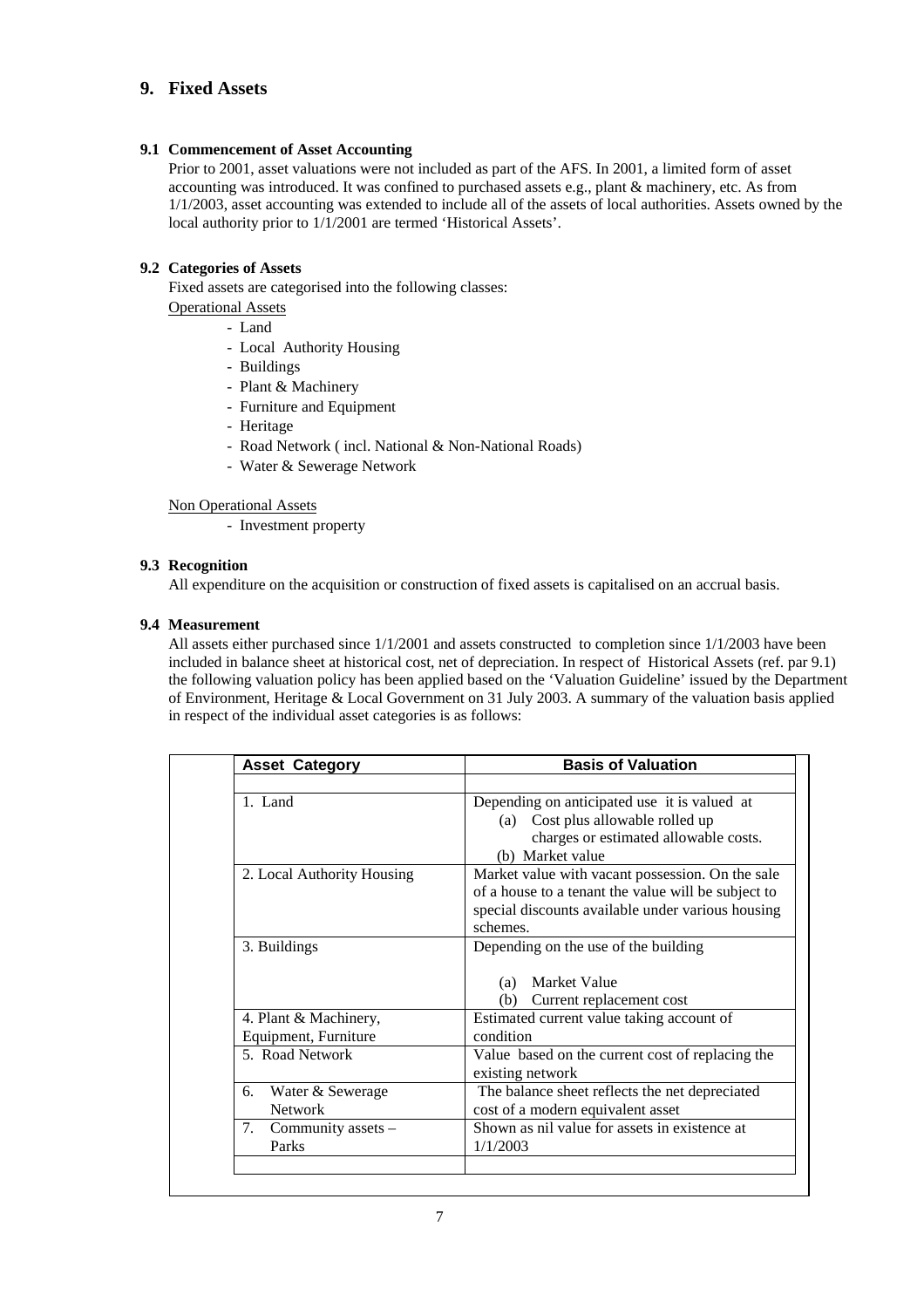#### **9.5 Revaluation**

As set out in the Accounting Code of Practice it will be the policy to revalue assets, where appropriate, at intervals of not more than five years.

#### **9.6 Disposals**

In respect of disposable assets, income is credited to a specific reserve and is generally applied in the purchase of new assets. Proceeds of the sale of local authority houses are to be applied as directed by the DoEHLG.

#### **9.7 Depreciation**

Under the current method of accounting the charge for depreciation is offset by the amortisation of the source of funding the asset. This would have had a neutral impact on the revenue account and consequently the charge for depreciation and the corresponding credit from amortisation is excluded from revenue expenditure and income. All assets other than the road network, heritage and library books are depreciated.

| <b>Asset Type</b>                                | <b>Bases</b> | <b>Depreciation</b><br>$(\%)$ P.A |
|--------------------------------------------------|--------------|-----------------------------------|
|                                                  |              |                                   |
| Plant & Machinery                                |              |                                   |
| Long life                                        | SL.          | 10                                |
| Short life                                       | SL.          | 20                                |
| Equipment                                        | SL.          | 20                                |
| Furniture                                        | SL           | 20                                |
| Heritage Assets                                  |              | Nil.                              |
| <b>Library Books</b>                             |              | Nil                               |
| Playgrounds                                      | SL.          | 20                                |
| Parks                                            | SL           | $\overline{2}$                    |
| <b>Water Assets</b>                              |              |                                   |
| - Water schemes                                  | SL           | Asset life of 70                  |
|                                                  |              | years                             |
| Drainage schemes<br>$\qquad \qquad \blacksquare$ | SL.          | Asset life of 50                  |
|                                                  |              | years                             |

The policies applied to assets subject to depreciation are as follows:

 The Council does not charge depreciation in the year of disposal and will charge a full year's depreciation in the year of acquisition.

#### **10. Government Grants**

Government grants are accounted for on an accrual basis. Revenue related grants are credited to revenue. Grants received, relating to the construction of assets, are shown as part of the income of work-in-progress. On completion of the project this income is transferred to a capitalisation account.

#### **11. Debt Redemption**

The proceeds from the early redemption of loans by borrowers, are applied in the redemption of mortgagerelated borrowings from the HFA and OPW.

#### **12. Lease Schemes**

Assets acquired under lease are included in fixed assets.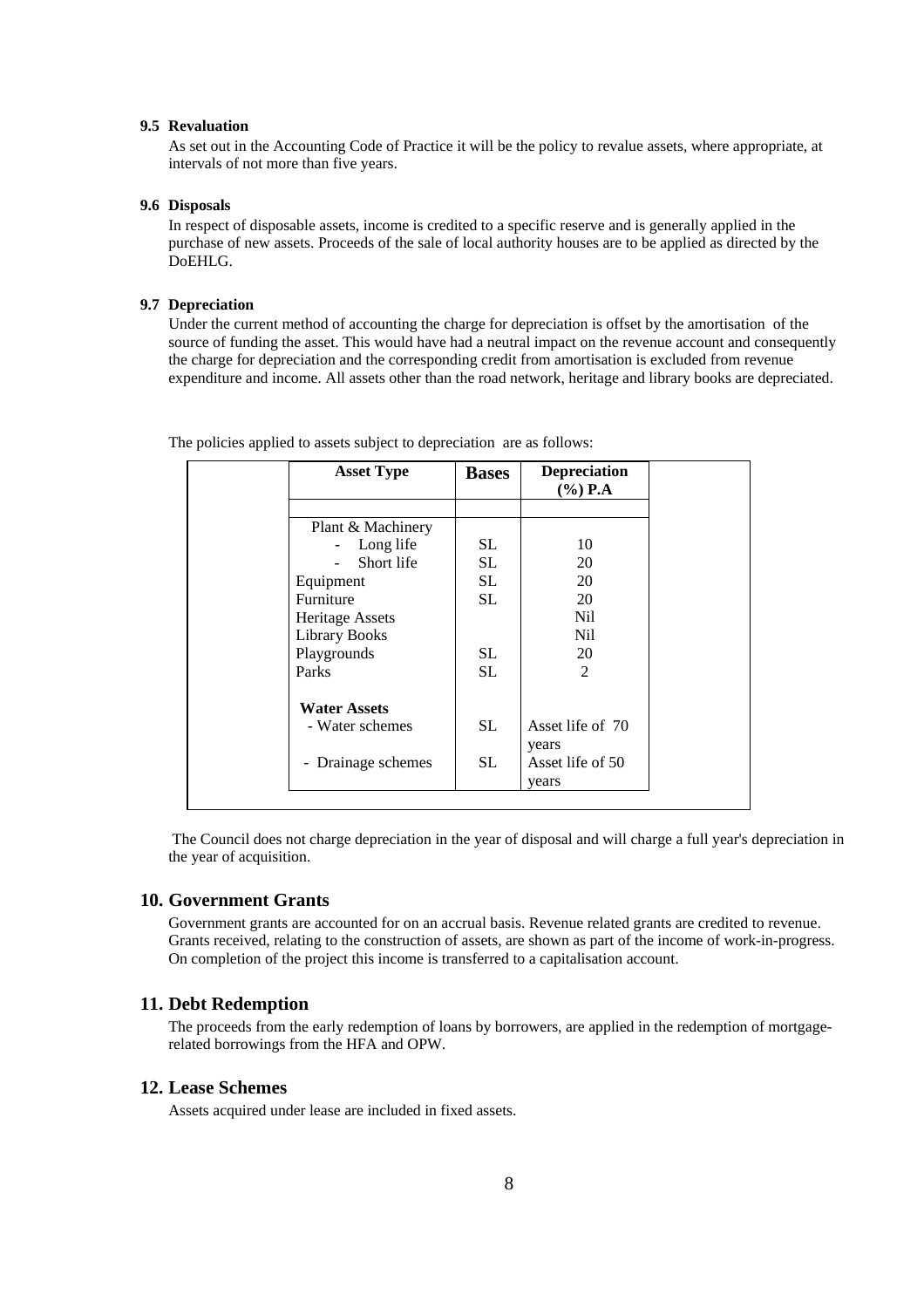### **13. Stock**

Stocks are valued on an average cost basis.

#### **14. Work-in-Progress & Preliminary Expenditure**

Work-in progress and preliminary expenditure is the accumulated historical cost of various capital related projects. The income accrued in respect of these projects is shown in the balance sheet as WIP income.

## **15. Debtors and Creditors**

#### **15.1Debtors**

At the close of the financial year, debtors represent income due but not yet received.

#### **15.2Creditors**

At the close of the financial year, creditors represent payments due in respect of goods received and services rendered but not yet paid.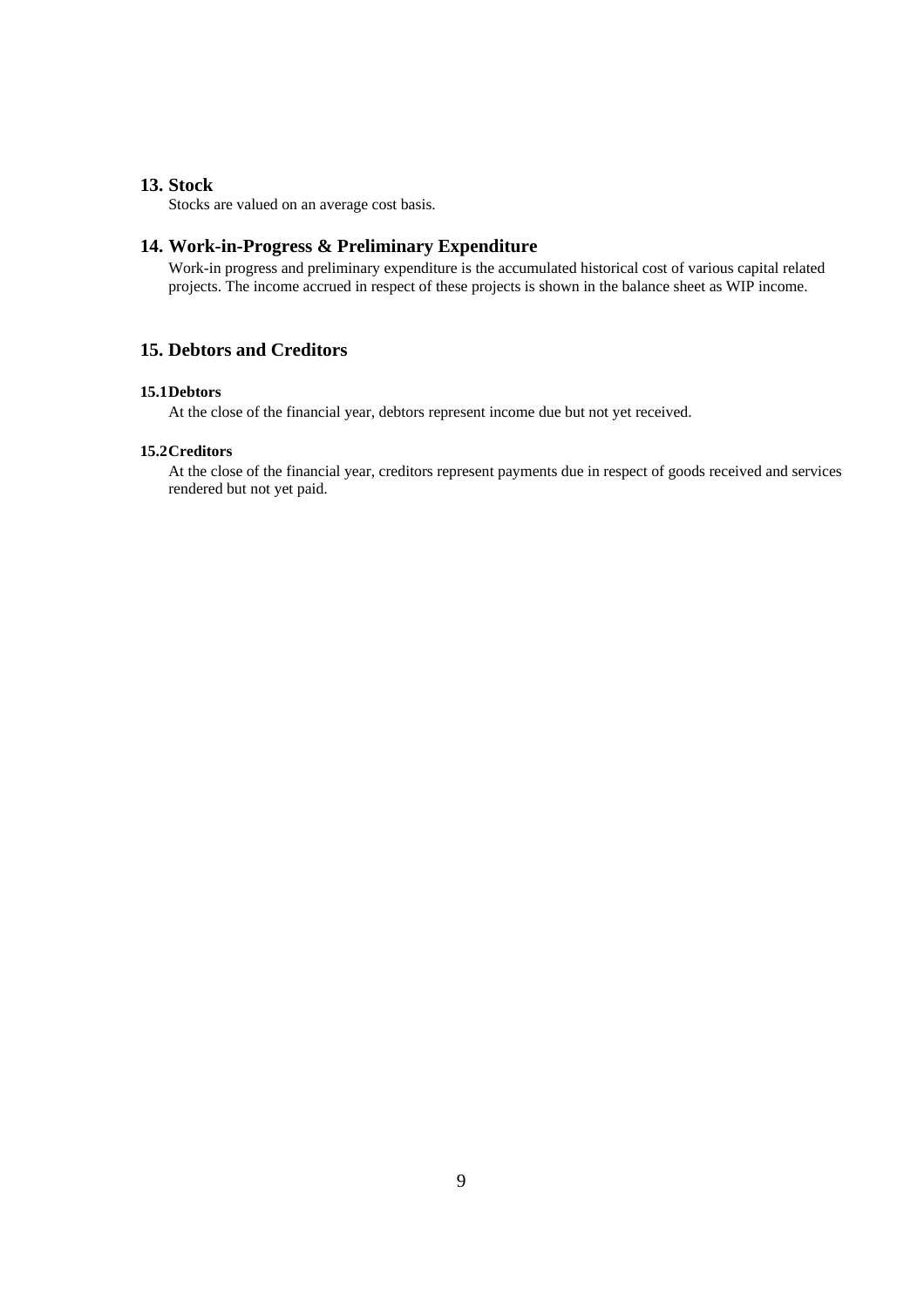

# **ANNUAL FINANCIAL STATEMENT**

*FINANCIAL ACCOUNTS* 

 *For the Year Ended 31st December 2003*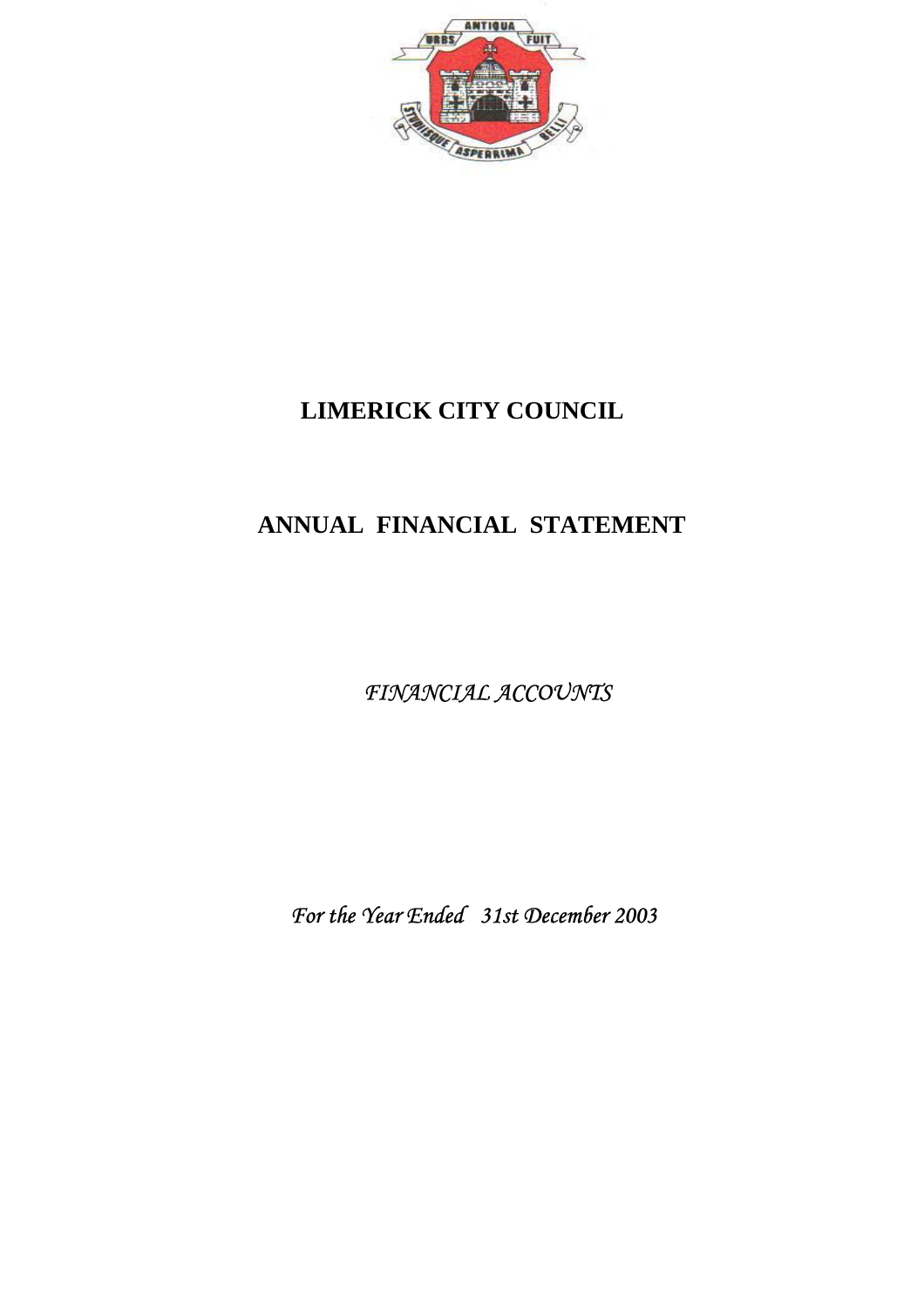

# *NOTES TO AND FORMING PART OF THE ACCOUNTS*

*For the Year Ended 31st December 2003*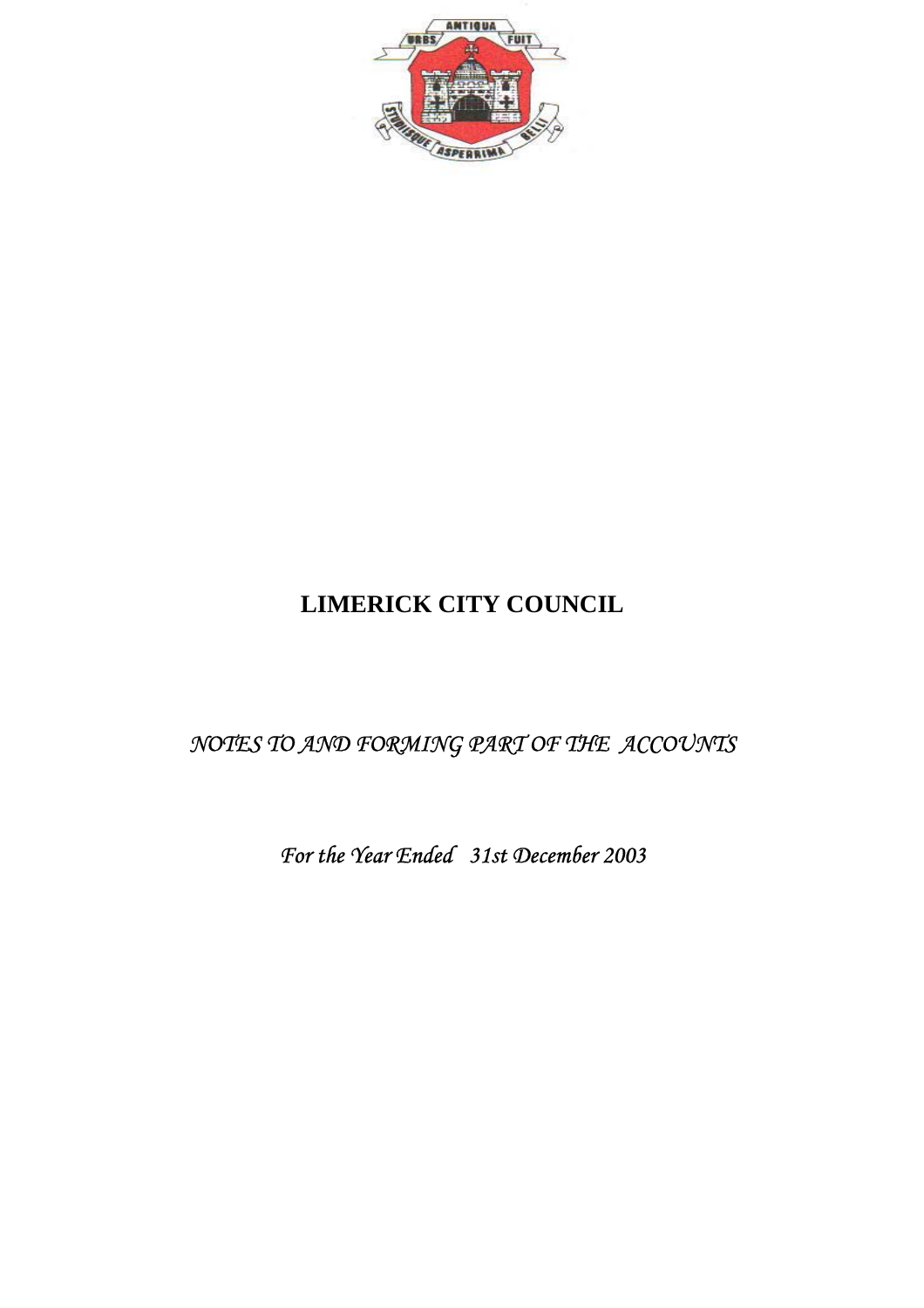# **NOTES TO AND FORMING PART OF THE ACCOUNTS**

## **1. Replacement of Capital Account**

The traditional role of the capital account was to record all of the payments and receipts relating to the:

- Purchase and construction of assets
- Disposal of assets
- Income from development levies
- Payments and receipts relating loan borrowings
- Funding of assets

In the balance sheet the capital account has been de-aggregated. The balances that would have comprised the capital account have now been included under various headings in the balance sheet.

## **2. Balance Sheet**

The Annual Financial Statement includes for the first time a balance sheet.

The balance sheet is currently in a transitional stage of development and does not reflect all of the assets of this local authority as at 31/12/2003. It does not include the water and sewerage network. It includes the following assets and liabilities:

## **2.1 Assets**

The following assets are included:

- All assets purchased as from 1/1/2001
- Work-in progress on constructed\* assets at year-end
- Preliminary expenditure on assets to be constructed at a future date
- Long term advances
- Current assets including stocks, debtors, cash & investments

\* These are assets that are constructed either by the local authority or by outside contract. Relates mainly to roads, water & sewerage networks and housing.

### **2.1.1Asset Categories**

Fixed assets are shown in the balance sheet under the following four categories:

### • **Operational**

These are assets held and occupied, used or consumed by the local authority in the direct delivery of those services for which it has either a statutory or discretionary responsibility. Operational assets include buildings, plant/machinery, equipment, and furniture.

### • **Infrastructural**

These are assets that are unique to local authorities. They will include road, water and sewerage networks.

#### • **Community**

These are assets that are held in perpetuity and have no determinable finite useful life and may have restrictions on their disposal. They will include parks, historic buildings, works of art and museum exhibits.

#### • **Non-Operational Assets**

These are assets held by a local authority but not directly used or consumed in the delivery of services. They could include land awaiting development, investment and surplus assets.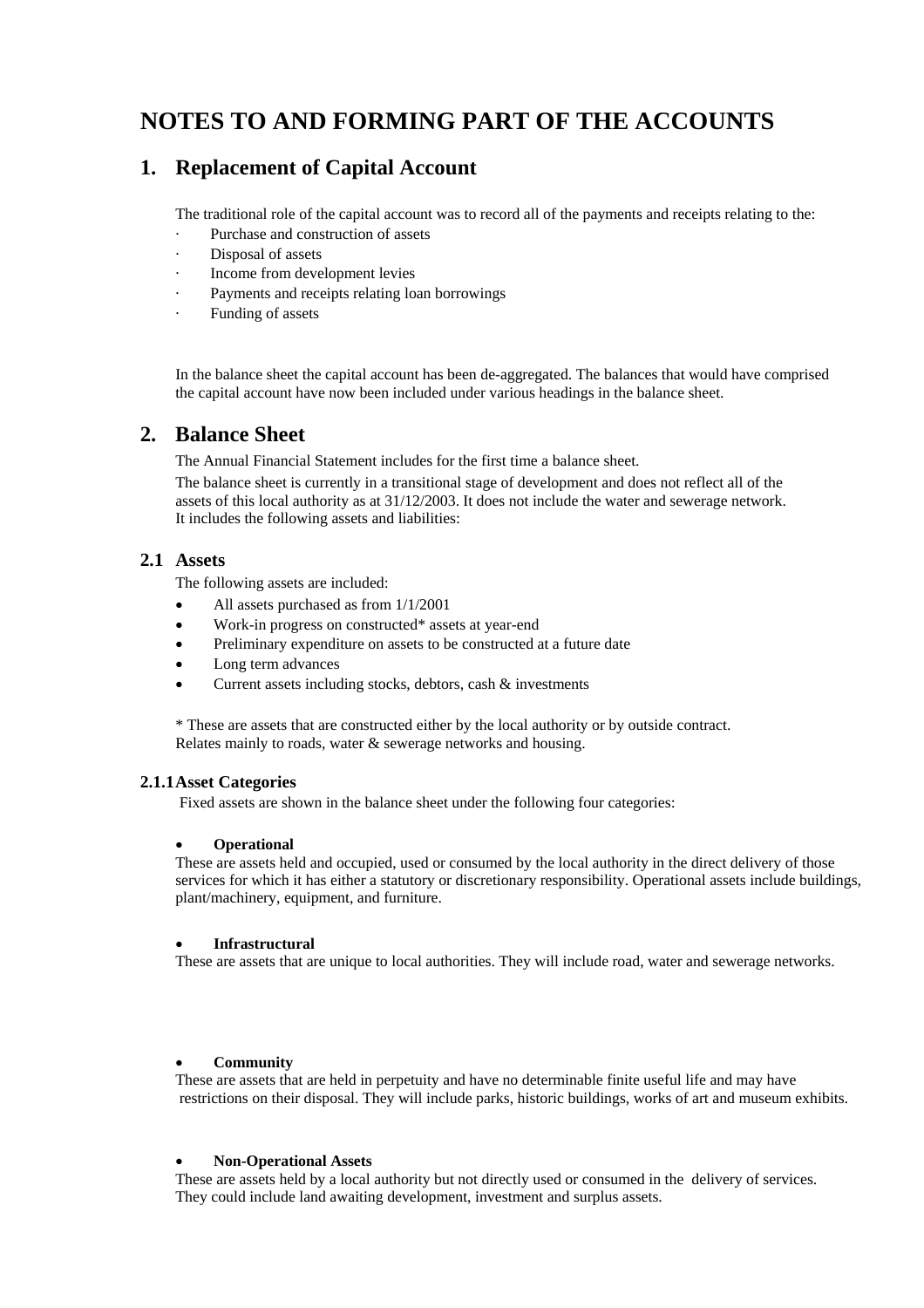## **2.2 Long Term Debtors**

This mainly consists of the principal due by borrowers to the local authority in respect of monies advanced for house purchases (see Note 5).

## **2.3 Liabilities**

It includes the following liabilities:

- Current liabilities including loans , overdraft ,creditors and accruals
- Creditors greater than one year mainly relating to long-term borrowings.

#### **(Note - element of long term liabilities due within the next 12 months is not included under this heading)**

### **2.4 Reserves**

This heading includes the following :

### **2.4.1Capitalisation Account**

All assets purchased or constructed will ultimately be reflected in this account. The analysis of this account shows the source of funding of fixed assets (See Note 12).

### **2.4.2Specific Revenue Reserve**

Arising from the change in the basis of accounting from cash to accrual, this reserve relates to the take-on of opening balances of net realisable debtors at  $1/1/2003$  and opening stock reserves. The balance in this reserve was transferred against the revenue deficit at 31/12/03.

### **2.4.3General Revenue Reserve**

This represents the cumulative deficit on the revenue account at 31/12/2003

#### **2.4.4Other Reserves**

A breakdown of the type of reserves included under this heading is set out in Note 13.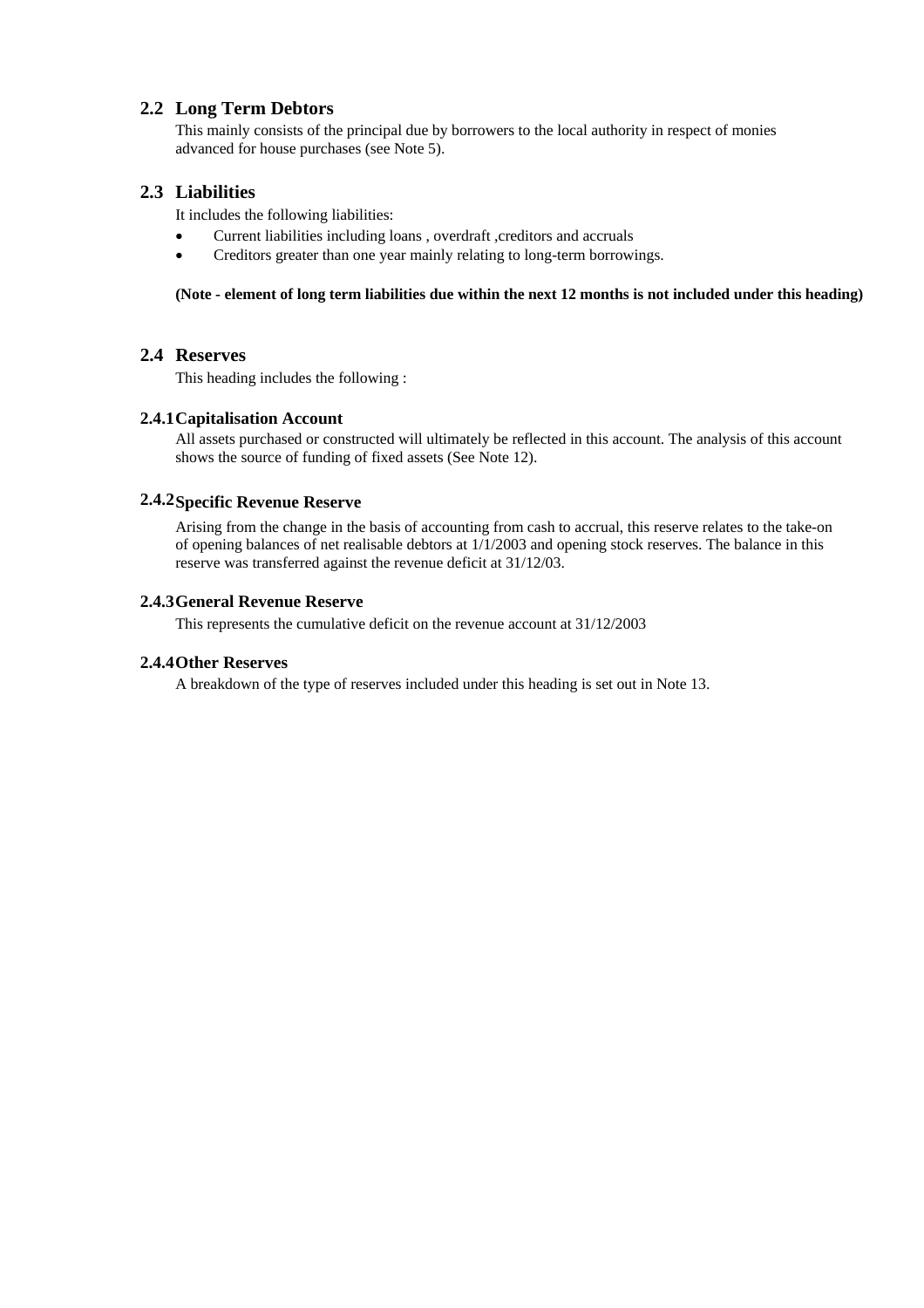

## *ANNUAL FINANCIAL STATEMENT*

 **For the Year Ended 31st December 2003** 

*APPENDICES*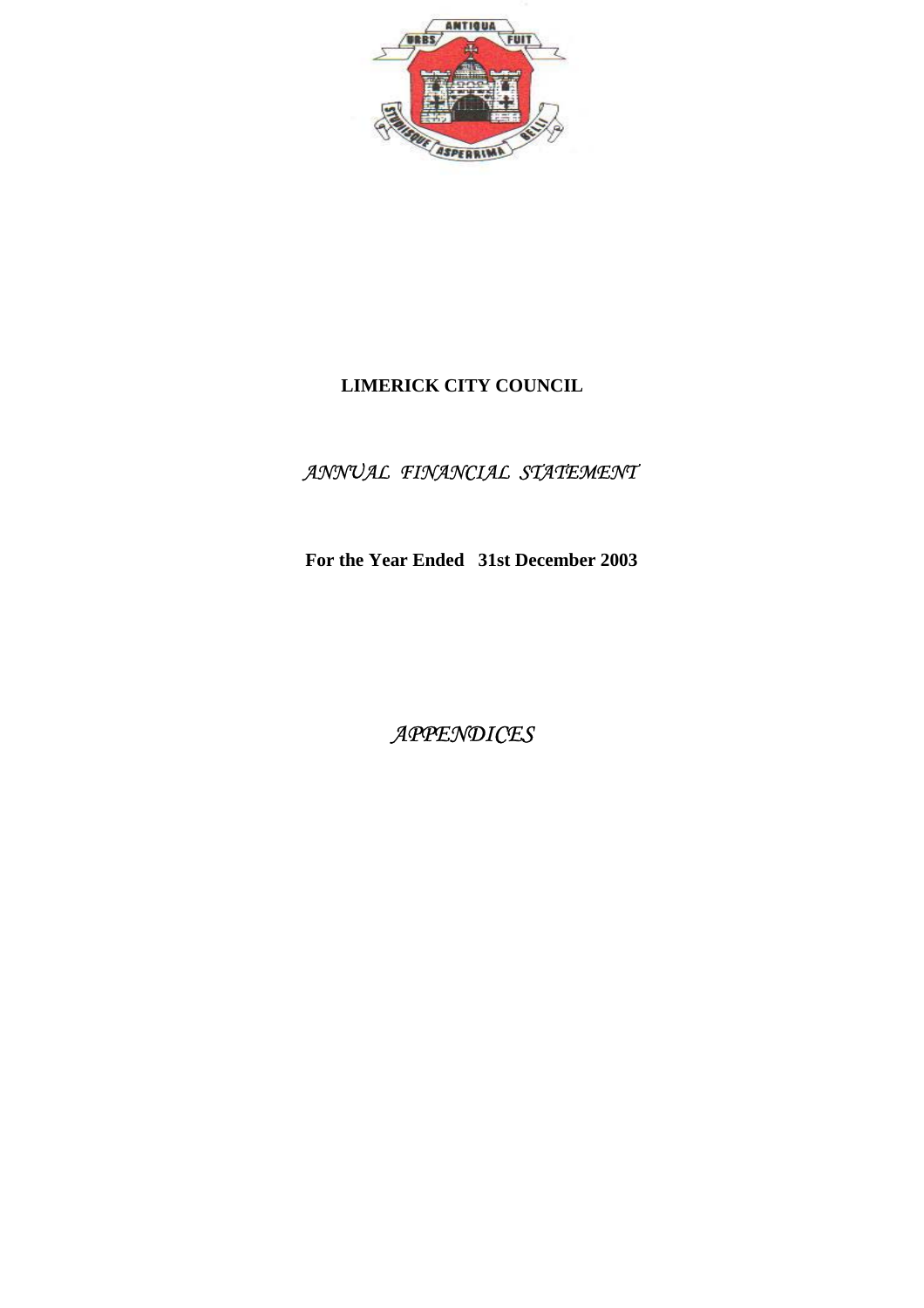## INTEREST OF LIMERICK CITY COUNCIL IN COMPANIES

*The purpose of this Statement is to identify Companies in which Limerick City Council as a corporate body or its members or officers by virtue of their office have an interest in a company. The following disclosures are made in respect of each such Company.* 

| Company<br>Name: | ٦d |
|------------------|----|
|                  |    |

**Principal activities of Company:** Commercial Developments **Beneficial Share ownership:** None **Local authority representation on Board of Company.** None

## **Amount and nature of any guarantees, underwritings, grant, loans or borrowings given by the local authority in respect of borrowings of the Company.**

Limerick City Council has discharged the £3.7m  $(\mathcal{A}1.7m)$  loan as required on foot of the agreement by which the Civic Complex was developed. Limerick City Council funded in part the discharge of this £3.7m loan by way of a loan drawdown of  $\epsilon$ 2.056m (£1.62m) from Allied Irish Banks Ltd in August 2001.

## **The extent to which the local authority has any security for moneys advanced to the Company.**

Limerick City Council has not advanced any moneys to the Company.

## **How and where the results of the Company have been reflected in the accounts of the local authority.**

The Debt outstanding on the AIB loan is included in the City Council's Statement of Capital Debt.

The interest and principal repayments made are included in the City Council's Revenue Expenditure Account.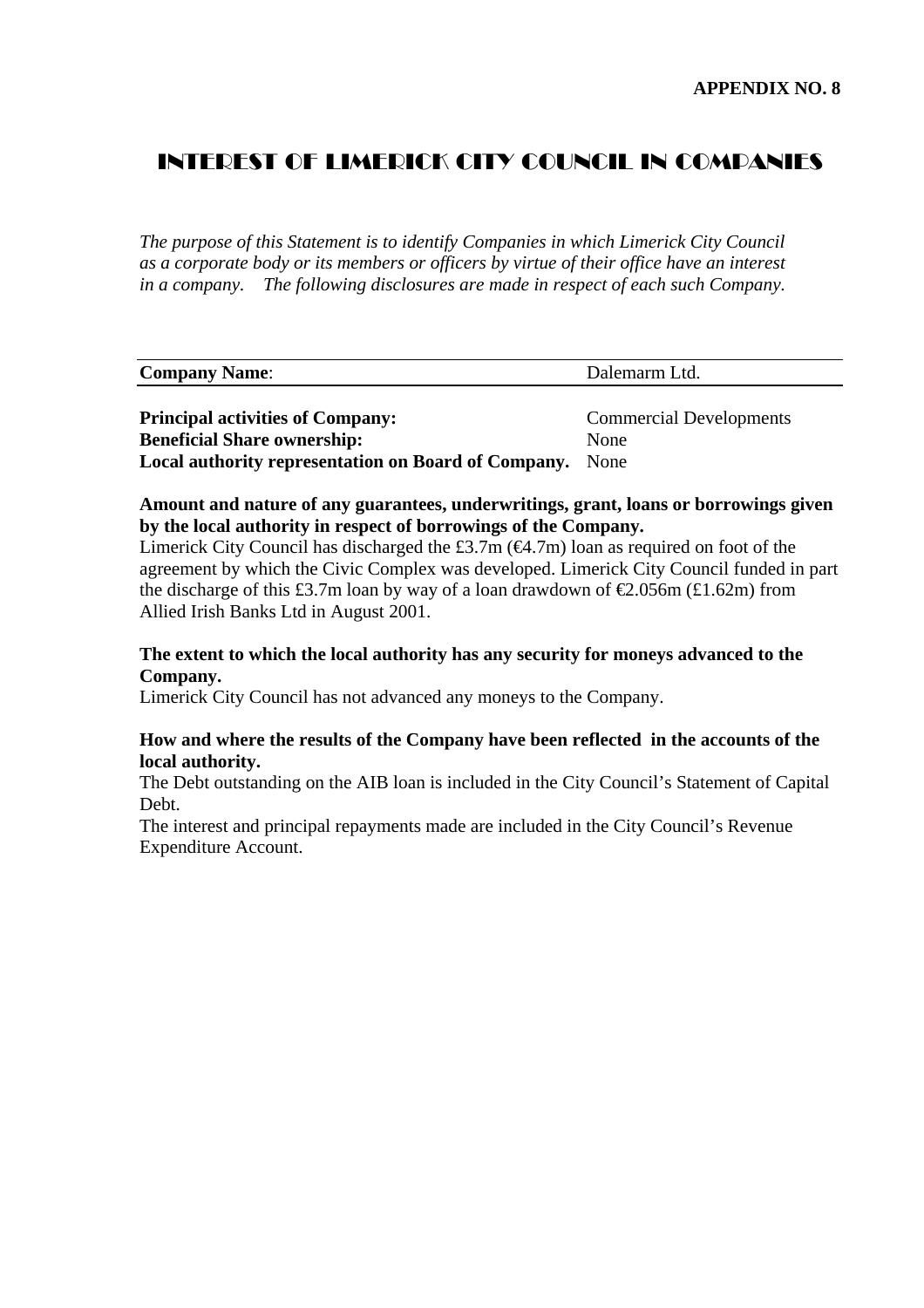## INTEREST OF LIMERICK CITY COUNCIL IN COMPANIES

*The purpose of this Statement is to identify Companies in which Limerick City Council as a corporate body or its members or officers by virtue of their office have an interest in a company. The following disclosures are made in respect of each such Company.* 

| <b>Company Names:</b>                               | Doncove Ltd. and Berryvale Ltd. |
|-----------------------------------------------------|---------------------------------|
|                                                     |                                 |
| <b>Principal activities of Company:</b>             | <b>Commercial Developments</b>  |
| <b>Beneficial Share ownership:</b>                  | None                            |
| Local authority representation on Board of Company. | None                            |

**Amount and nature of any guarantees, underwritings, grant, loans or borrowings given by the local authority in respect of borrowings of the Company.** 

Limerick City Council by virtue of a Development Agreement signed in 1988 and Lease Agreements signed in 1989 and 1998 have guaranteed loan repayments to Allied Irish Banks for the development and refurbishment of the Arthur's Quay Multi Storey Car Park in Limerick City. The eventual purchase of the Car Park by the City Council is secured in the Agreements.

## **The extent to which the local authority has any security for moneys advanced to the Company.**

Limerick City Council has not advanced any moneys to the Company.

## **How and where the results of the Company have been reflected in the accounts of the local authority.**

The Lease Agreement commenced from 1st June 1999. The lease payments made are included in the City Council's Capital Expenditure.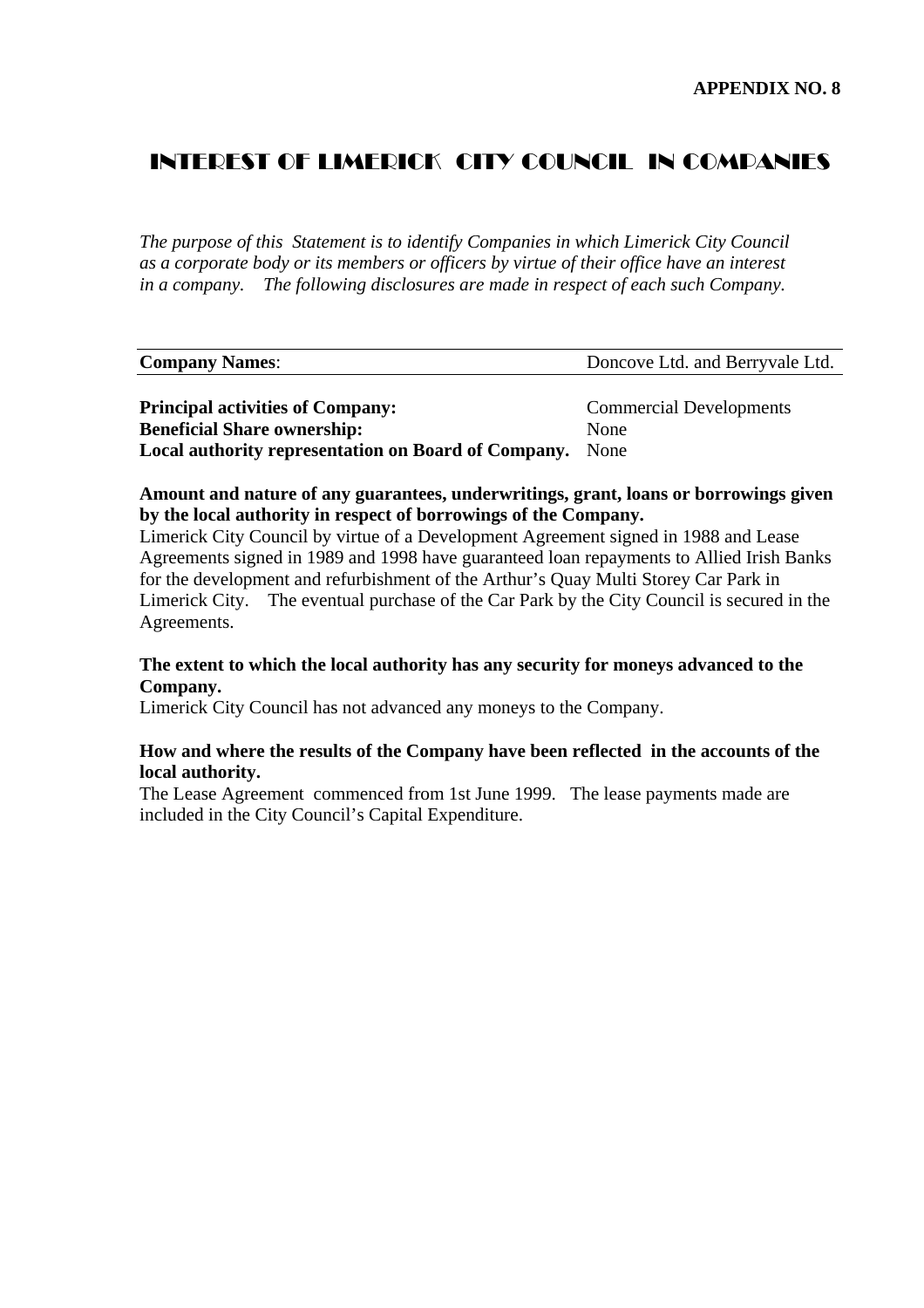## **APPENDIX NO. 8**  INTEREST OF LIMERICK CITY COUNCIL IN COMPANIES

*The purpose of this Statement is to identify Companies in which Limerick City Council as a corporate body or its members or officers by virtue of their office have an interest in a company. The following disclosures are made in respect of each such Company.* 

| <b>Company Name:</b><br>Ltd. | <b>Southhill Community Services Board</b> |
|------------------------------|-------------------------------------------|
|                              | Moyross Enterprise Centre                 |

| <b>Principal activities of Companies:</b> To provide community facilities / services to local |                 |
|-----------------------------------------------------------------------------------------------|-----------------|
|                                                                                               | residents       |
| <b>Beneficial Share ownership:</b>                                                            | None            |
| Local authority representation on Board of Companies.                                         | Member of Board |

**Amount and nature of any guarantees, underwritings, grant, loans or borrowings given by the local authority in respect of borrowings of the Companies.** 

Limerick City Council provides an annual Grant to the Companies, the amount of the Grant is reviewed annually.

## **The extent to which the local authority has security for moneys advanced to the Companies.**

Limerick City Council owns the land on which the Companies have their premises.

## **How and where the results of the Companies have been reflected in the accounts of the local authority.**

Results of the Companies are not reflected in the accounts of Limerick City Council.

## **Principal activities of Company:** To provide community facilities / services to local residents

**Beneficial Share ownership:** None

**Local authority representation on Board of Company.** Member of Board

## **Amount and nature of any guarantees, underwritings, grant, loans or borrowings given by the local authority in respect of borrowings of the Company.**

Limerick City Council provides an annual Grant to the Company, the amount of the Grant is reviewed annually.

## **The extent to which the local authority has any security for moneys advanced to the Company.**

Limerick City Council provides Grant assistance only to the Company.

## **How and where the results of the Company have been reflected in the accounts of the local authority.**

Results of the Company are not reflected in the accounts of Limerick City Council.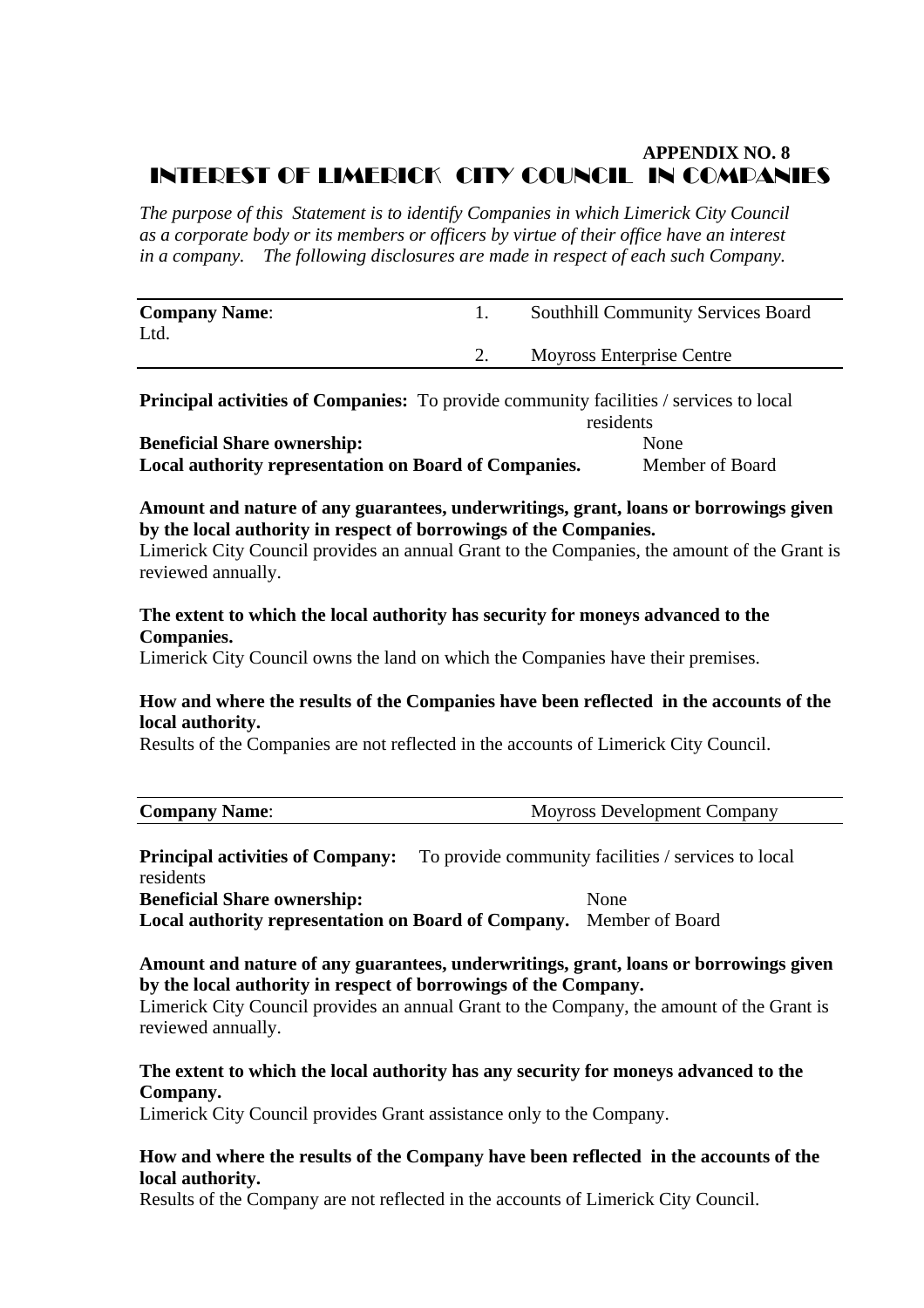## INTEREST OF LIMERICK CITY COUNCIL IN COMPANIES

*The purpose of this Statement is to identify Companies in which Limerick City Council as a corporate body or its members or officers by virtue of their office have an interest in a company. The following disclosures are made in respect of each such Company.* 

| <b>Company Name:</b><br><b>Principal activities of Company:</b><br><b>Beneficial Share ownership:</b>                                                                                       | <b>Belltable Arts Centre</b><br>The Belltable presents a number of visual art<br>exhibitions, film club screenings and amateur /<br>professional plays.<br>None                                                                                                                                                |                                                                                                                                                                             |
|---------------------------------------------------------------------------------------------------------------------------------------------------------------------------------------------|----------------------------------------------------------------------------------------------------------------------------------------------------------------------------------------------------------------------------------------------------------------------------------------------------------------|-----------------------------------------------------------------------------------------------------------------------------------------------------------------------------|
| Local authority representation on Board of Company.                                                                                                                                         |                                                                                                                                                                                                                                                                                                                | City Manager is a Director and S.<br>Deegan, Arts Officer is a<br>Director.                                                                                                 |
| <b>Company Name:</b><br><b>Principal activities of Company:</b><br><b>Beneficial Share ownership:</b><br>Local authority representation on Board of Company. City Manager is a Board Member | <b>University Concert Hall</b><br>comedy shows are presented to the public.                                                                                                                                                                                                                                    | The University Concert Hall is a multi purpose venue at<br>which a wide variety of music, dance drama and<br>None                                                           |
| <b>Company Name:</b><br><b>Principal activities of Company:</b><br><b>Beneficial Share ownership:</b><br>Local authority representation on Board of Company.                                | <b>Hunt Museum Executive</b><br>The Hunt Museum Executive is responsible for the<br>management and maintenance of the Hunt Museum in<br>the Custom House, which houses a very important<br>collection. The Museum is a major visitor attraction in<br>Limerick City.<br>None<br>City Manager is a Board Member |                                                                                                                                                                             |
| <b>Company Name:</b><br><b>Principal activities of Company:</b><br><b>Beneficial Share ownership:</b>                                                                                       | <b>Limerick Civic Trust</b><br>local authority and other interested parties.                                                                                                                                                                                                                                   | The Limerick Civic Trust initiates and undertakes<br>schemes for the conservation, enhancement and general<br>improvement of Limerick City in co-operation with the<br>None |

**Local authority representation on Board of Company.** City Manager is a Patron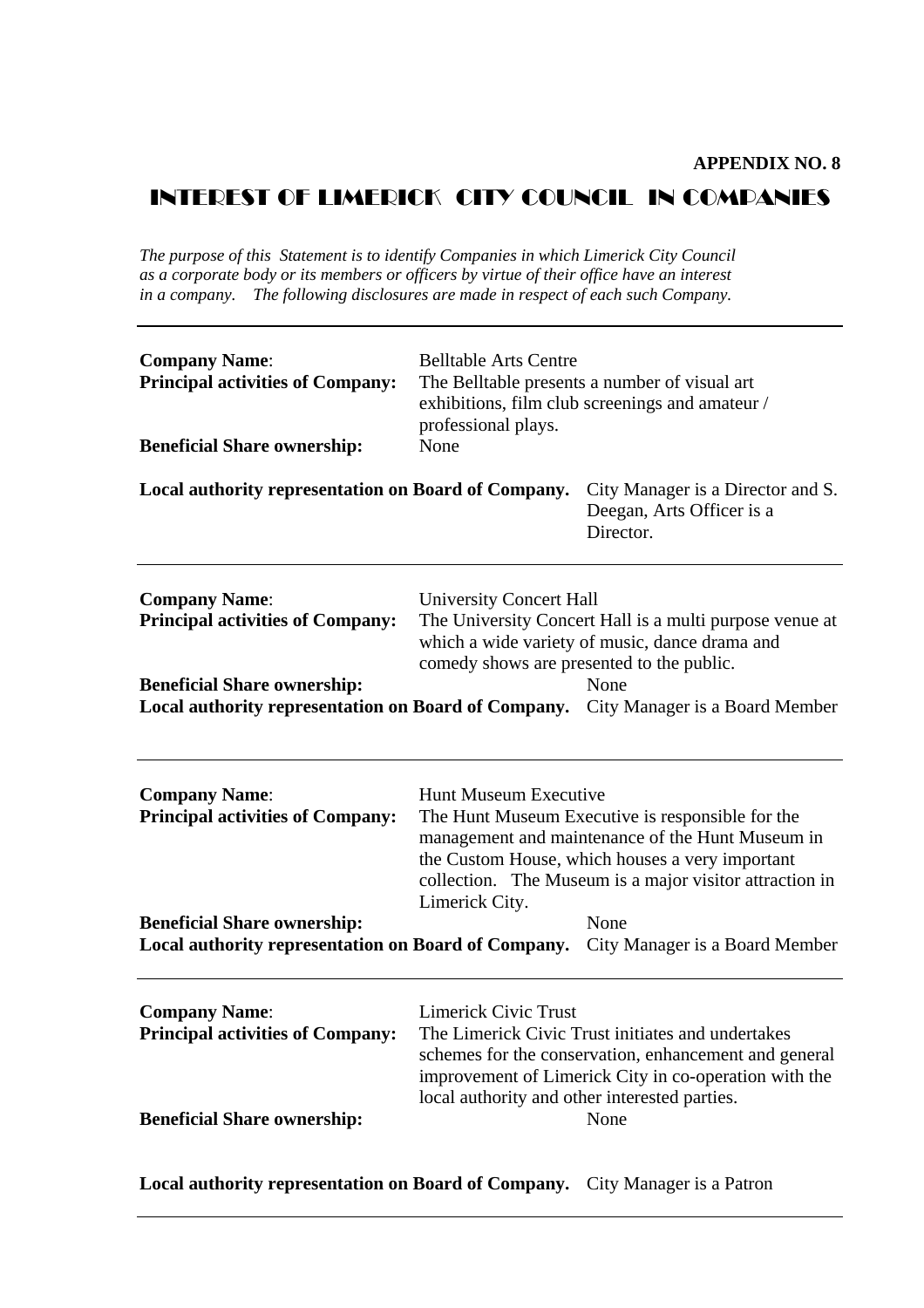#### **APPENDIX NO. 8**

## INTEREST OF LIMERICK CITY COUNCIL IN COMPANIES

*The purpose of this Statement is to identify Companies in which Limerick City Council as a corporate body or its members or officers by virtue of their office have an interest in a company. The following disclosures are made in respect of each such Company.* 

| <b>Company Name:</b>                                                                | Limerick Showcase Ltd      |
|-------------------------------------------------------------------------------------|----------------------------|
| <b>Principal activities of Company:</b>                                             | <b>Tourist Development</b> |
| <b>Beneficial Share ownership:</b>                                                  | None                       |
| Local authority representation on Board of Company. Director of Services, Corporate |                            |
|                                                                                     | Affairs is a Director      |

| <b>Company Name:</b><br><b>Principal activities of Company:</b><br><b>Beneficial Share ownership:</b><br>Local authority representation on Board of Company. | Limerick Lodis Ltd<br><b>Tourist Development</b><br>100%<br>Director of Services, Corporate<br>Affairs is a Director |
|--------------------------------------------------------------------------------------------------------------------------------------------------------------|----------------------------------------------------------------------------------------------------------------------|
| <b>Company Name:</b>                                                                                                                                         | Shannon Broadband Ltd                                                                                                |
| <b>Principal activities of Company:</b>                                                                                                                      | <b>Broadband Infrastructure</b>                                                                                      |
| <b>Beneficial Share ownership:</b>                                                                                                                           | 20%                                                                                                                  |
| Local authority representation on Board of Company.                                                                                                          | Head of Finance is a Director                                                                                        |

## **Amount and nature of any guarantees, underwritings, grant, loans or borrowings given by the local authority in respect of borrowings of the Company.**

Limerick City Council provides grant assistance to each of the above listed Organisations.

### **How and where the results of the Company have been reflected in the accounts of the local authority.**

The results of the aforementioned Companies are not reflected in the accounts of Limerick City Council.

| <b>Company Name:</b>                                                            | <b>Limerick Enterprise Development</b>  |  |
|---------------------------------------------------------------------------------|-----------------------------------------|--|
| Partnership                                                                     |                                         |  |
| <b>Principal activities of Company:</b>                                         | Development of an Industrial Park at    |  |
|                                                                                 | Roxboro                                 |  |
| <b>Beneficial Share ownership:</b>                                              | None                                    |  |
| Local authority representation on Board of Company. City Manager is a Director; |                                         |  |
|                                                                                 | Director of Services, Corporate         |  |
|                                                                                 | <b>Affairs is Company Secretary and</b> |  |
|                                                                                 | Director.                               |  |